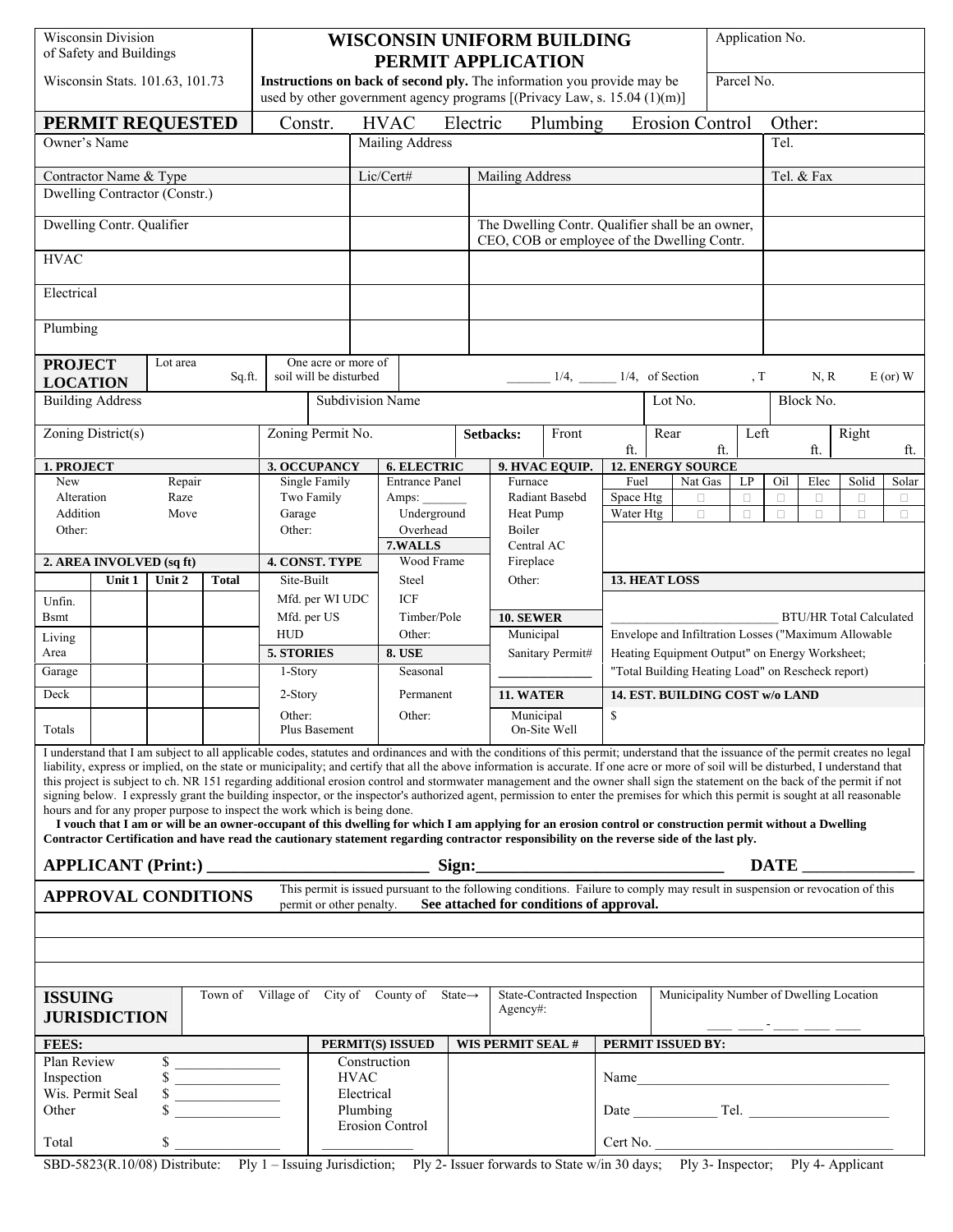## INSTRUCTIONS

The owner, builder or agents shall complete the application form down through the Signature of Applicant block and submit it and building plans and specifications to the enforcing municipality. Permit application data is used for statewide statistical gathering on new one- and two-family dwellings, as well as for local code administration. **Please type or use ink and press firmly with multi-ply form.**

## PERMIT REQUESTED

- Check off type of Permit Requested, such as structural, HVAC, Electrical or Plumbing.
- Fill in owner's current Mailing Address and Telephone Number.
- If the project will disturb one acre or more of soil, the project is subject to the additional erosion control and stormwater provisions of ch. NR 151 of the WI Administrative Code. Checking this box will satisfy the related notification requirements of ch. NR 216.
- Fill in Contractor and Contractor Qualifier Information. Per s. 101.654 (1) WI Stats., an individual taking out an erosion control or construction permit shall enter his or her dwelling contractor certificate number, and name and certificate number of the dwelling contractor qualifier employed by the contactor, unless they reside or will reside in the dwelling. Per s. 101.63 (7) Wis. Stats., the master plumber name and license number must be entered before issuing a plumbing permit.

## PROJECT LOCATION

- Fill in Building Address (number and street or sufficient information so that the building inspector can locate the site.
- Local zoning, land use and flood plain requirements must be satisfied before a building permit can be issued. County approval may be necessary.
- Fill in Zoning District, lot area and required building setbacks.

PROJECT DATA - Fill in all numbered project data blocks (1-14) with the required information. All data blocks must be filled in, including the following:

- 2. Area (involved in project):
	- Basements include unfinished area only
	- Living area include any finished area including finished areas in basements
	- Two-family dwellings include separate and total combined areas
- 3. Occupancy Check only "Single-Family" or "Two-Family" if that is what is being worked on. In other words, do not check either of these two blocks if only a new detached garage is being built, even if it serves a one or two family dwelling. Instead, check "Garage" and number of stalls. If the project is a community based residential facility serving 3 to 8 residents, it is considered a single-family dwelling.
- 9. HVAC Equipment Check only the major source of heat, plus central air conditioning if present. Only check "Radiant Baseboard" if there is no central source of heat.
- 10. Plumbing A building permit cannot be issued until a sanitary permit has been issued for any new or affected existing private onsite wastewater treatment system.
- 14. Estimated Cost Include the total cost of construction, including materials and market rate labor, but not the cost of land or landscaping.

SIGNATURE - Sign and date this application form. If you do not possess the Dwelling Contractor certification, then you will need to check the owner-occupancy statement for any erosion control or construction permits.

CONDITIONS OF APPROVAL - The authority having jurisdiction uses this section to state any conditions that must be complied with pursuant to issuing the building permit.

ISSUING JURISDICTION: This must be completed by the authority having jurisdiction.

- Check off Jurisdiction Status, such as town, village, city, county or state and fill in Municipality Name
- Fill in State Inspection Agency number only if working under state inspection jurisdiction.
- Fill in Municipality Number of Dwelling Location
- Check off type of Permit Issued, such as construction, HVAC, electrical or plumbing.
- Fill in Wisconsin Uniform Permit Seal Number, if project is a new one- or two-family dwelling.
- Fill in Name and Inspector Certification Number of person reviewing building plans and date building permit issued.

#### PLEASE RETURN SECOND PLY WITHIN 30 DAYS AFTER ISSUANCE TO (You may fold along the dashed lines and insert this form into a window envelope.):

 Safety & Buildings Division P O Box 2509 Madison, WI 53701-2509